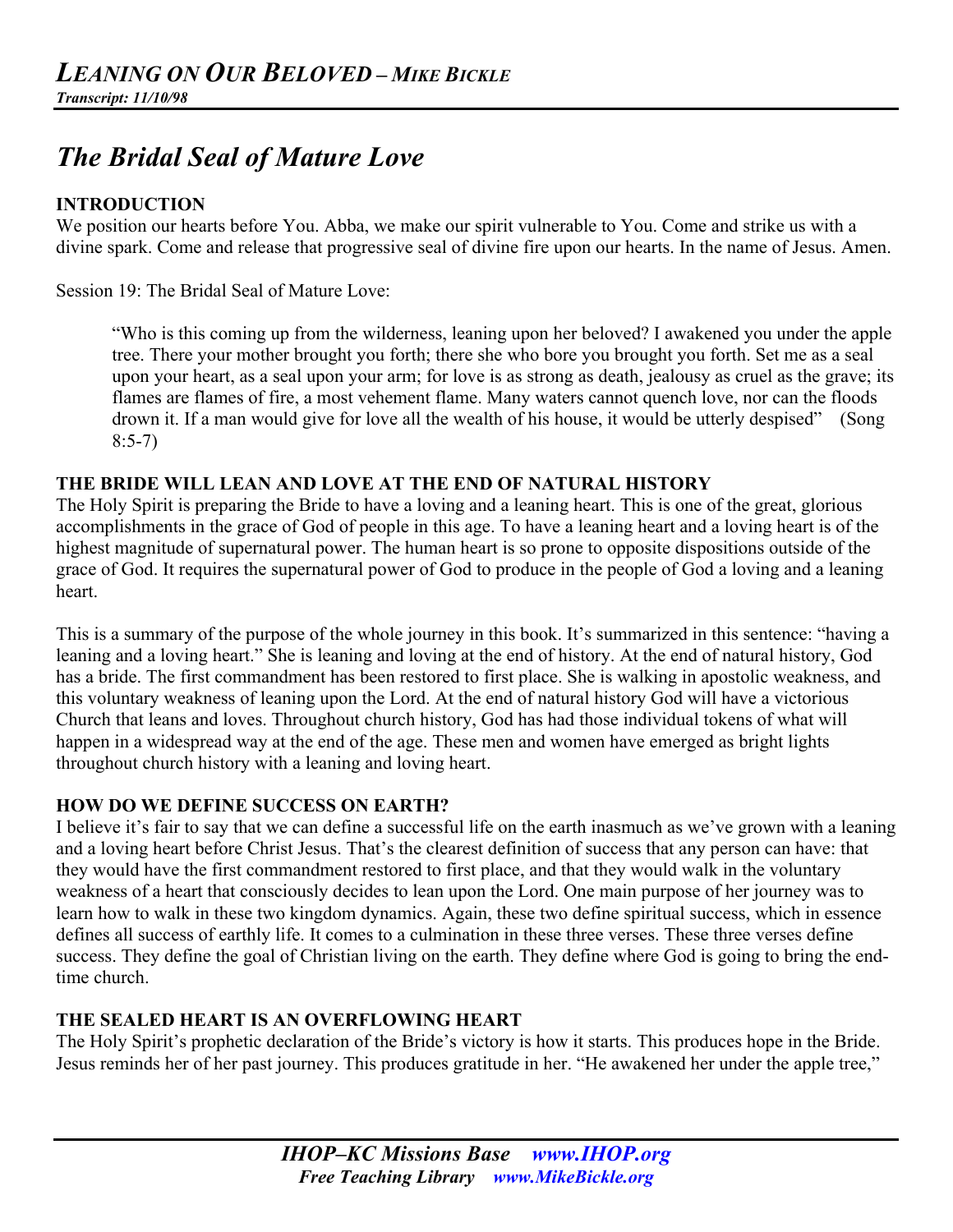is the phrase (Song 8:5, paraphrased). Then Jesus is manifested as our bridal seal. He releases His power upon her emotions.

The great reward of the bridal seal is this: she is filled with spiritual pleasure and spiritual satisfaction. She has an overflowing heart. The sealed heart is an overflowing heart. The sealed heart is a fully romanced heart in the Holy Spirit. She has a heart that's walking in the great reward. She has spiritual pleasure and satisfaction unrelated to earthly circumstances, which means she is finally free.

# **THE LIBERTY OF THE ROMANCED HEART**

When we overflow in joy unrelated to circumstances, we're free at last. We'll all have an overflowing heart, free of earthly circumstances, when we're in eternity. Throughout history God has had His servants like Paul the apostle, men and women who have touched this ultimate liberty while in this age. I believe the Church at the end of the age will walk in this spiritual pleasure unrelated to natural circumstances. They will know the liberty of the romanced heart.

Paul said it in Philippians 4: "I have learned the secret: I am content in all things" (Phil. 4:11-12, paraphrased). In prosperity and in pressure, his heart overflowed in love. Prosperity didn't disrupt him, and neither did pressure. He learned the secret of life on planet earth in the Holy Spirit: entering into the sealed heart, the overflowing heart, and the fully romanced heart, which makes us free at last.

# **A SEA OF GLASS LIKE CRYSTAL, MINGLED WITH FLAMING FIRE**

I should have added here that in Revelation 15 the Bride stands on the sea of glass like crystal, mingled with flaming fire (Rev. 15:2). The sealed heart in divine fire culminates with the Bride standing on a sea of fire. She's singing the song of the Lamb, and she has overcome the great flood of Satan's rage. We'll look at that very language as we develop this session. In Revelation 15:2, she is in full victory in the fire of God, overcoming the floods that couldn't quench the fire of her heart. She is fully victorious over Satan and filled with emotional power.

This is Jesus' gift to His Bride: that we would live with an overflowing heart on the earth. We can't come to Jesus and have Him touch us without it significantly making us better in every area we gave to Him that was initially sacrificial and costly. We come to Him, we sacrificially give, and we walk away with ten times more than that which we sacrificed. His gift to the spiritually violent, fully-romanced Bride is a heart overflowing in love on the earth, free from all earthly circumstances, filled with love.

# **THE GREATEST GIFT GOD GIVES HIS PEOPLE IN THIS AGE**

People talk a lot about the price they pay. When we look at the end of this Session 19, we'll see that the very power to love and the joy of feeling loved and the joy of loving back is the greatest gift God gives His people in this age. It's so much greater than any sacrifice that we could ever make.

# **"WHO IS THIS COMING UP FROM THE WILDERNESS?"**

This is the Holy Spirit's prophetic declaration: "Who is this coming up from the wilderness?" The Holy Spirit gives a prophetic proclamation of the Bride's final victory. He's producing hope in the Bride ahead of time. As the Holy Spirit looks over human history, He asks the rhetorical question, "Who is this that has persevered through tribulations unto a mature bride? Who is this with a loving and a leaning heart, coming up out of history?" The Holy Spirit is prophesying her inevitable victory. The inevitable victory of the corporate church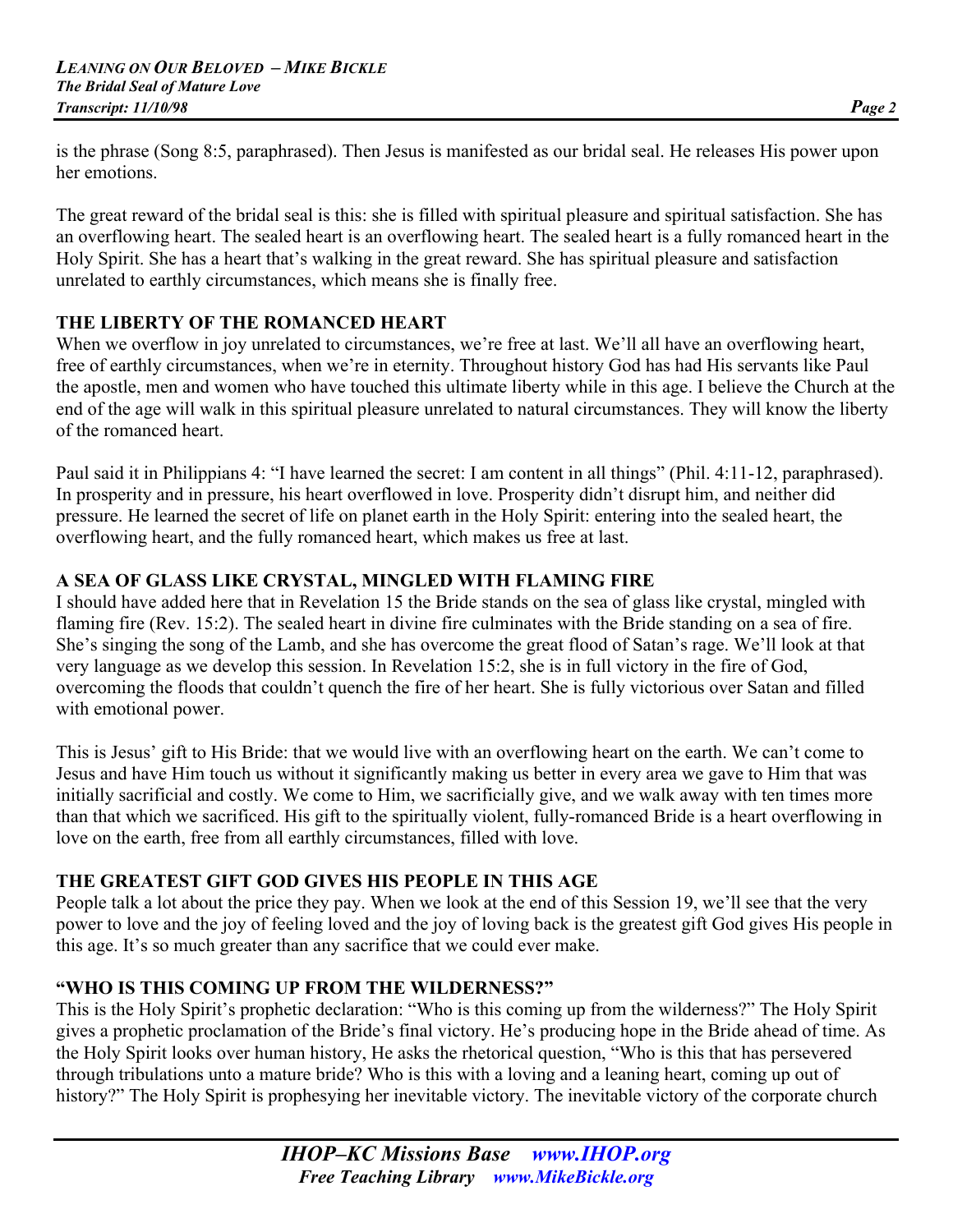coming out of natural history is that she will be victorious (Rev. 15:2). Again, I believe Revelation 15:2-4 is directly related to Song of Solomon 8:5-7. It would be very edifying to compare the two passages together.

#### **THE WILDERNESS FROM WHICH THE BRIDE ASCENDS IN VICTORY**

The Bride endures the pressures of a fallen world. "Who is this coming up from the wilderness?" The wilderness in a personal sense speaks of our testing, temptations, and difficulties in this life as God training us in righteousness. The wilderness in a general sense speaks of a fallen world that's filled with sinful human beings under the influence of Satan. Galatians 1:4 calls it this "present evil age" (Gal. 1:4). In 2 Corinthians 4:4, Paul calls Satan the god of this world. This world, this dark evil age, is a wilderness from which the Bride will ascend in victory.

The Bride's victory is over all obstacles. "Who is this coming up. . .?" It's the words "coming up" that we want to highlight. The Holy Spirit sees the people of God coming up in victory through the wilderness. She comes up. She isn't descending; she is ascending in victory. She didn't quit; she's ascending. She's coming up in victory through the time of tribulation and testing on the earth. You won't quit. The end-time church won't quit. There will be no reason to quit. The Lord will woo her in power with the seal of fire upon her heart. She will come up victorious. You won't quit; you will come up victorious.

"Coming up" also speaks of ascending at the second coming or the resurrection from a fallen world to enter the eternal city. The Bride was urged by Jesus to rise up and to go with Him to the mountains. In fear she refused, but now she rises up to go to the mountains. However, we find out that it's the mountain of spices she's ascending. She's ascending to the mountain He called her to ascend back in chapter 2, but now to her great delight it's the mountain of spices that she's ascending. It's the full glory of God that she's ascending. That's the destination to which she's ascending. The Bride is motivated and empowered by love and gratitude. She is leaning upon her Beloved.

#### **ANYONE CAN QUIT EXCEPT FOR A PERSON IN LOVE**

The divine love released and imparted is the only way that we won't quit in the wilderness. Anyone can quit except for a person in love. Anyone can quit except for a person in love. A person in love can't quit; they have no choice. The very power of the love in their heart gives them no options to quit. You won't quit. You will have no need to quit. God is about to release a greater measure of the seal of fire. That seal of fire begins at the new birth.

#### **IT'S THE REVELATION OF HER WEAKNESS THAT CAUSES HER TO LEAN**

She fully embraces weakness as she acknowledges Jesus as her only life goal and her only life source. She is "leaning upon her Beloved." This speaks of the apostolic weakness that Paul embraced. It speaks of being committed to a life of voluntary weakness, and the fasted lifestyle. It's voluntary weakness that causes her to lean. It's weakness that's rooted in conviction and revelation. It's the revelation of her weakness that causes her to lean.

You say, "Well, that sounds pretty obvious."

No, because the Body of Christ is indescribably weak in the natural, and yet so few of the members of the Body of Christ lean aggressively into the heart of God. We still live and count on and have confidence in our own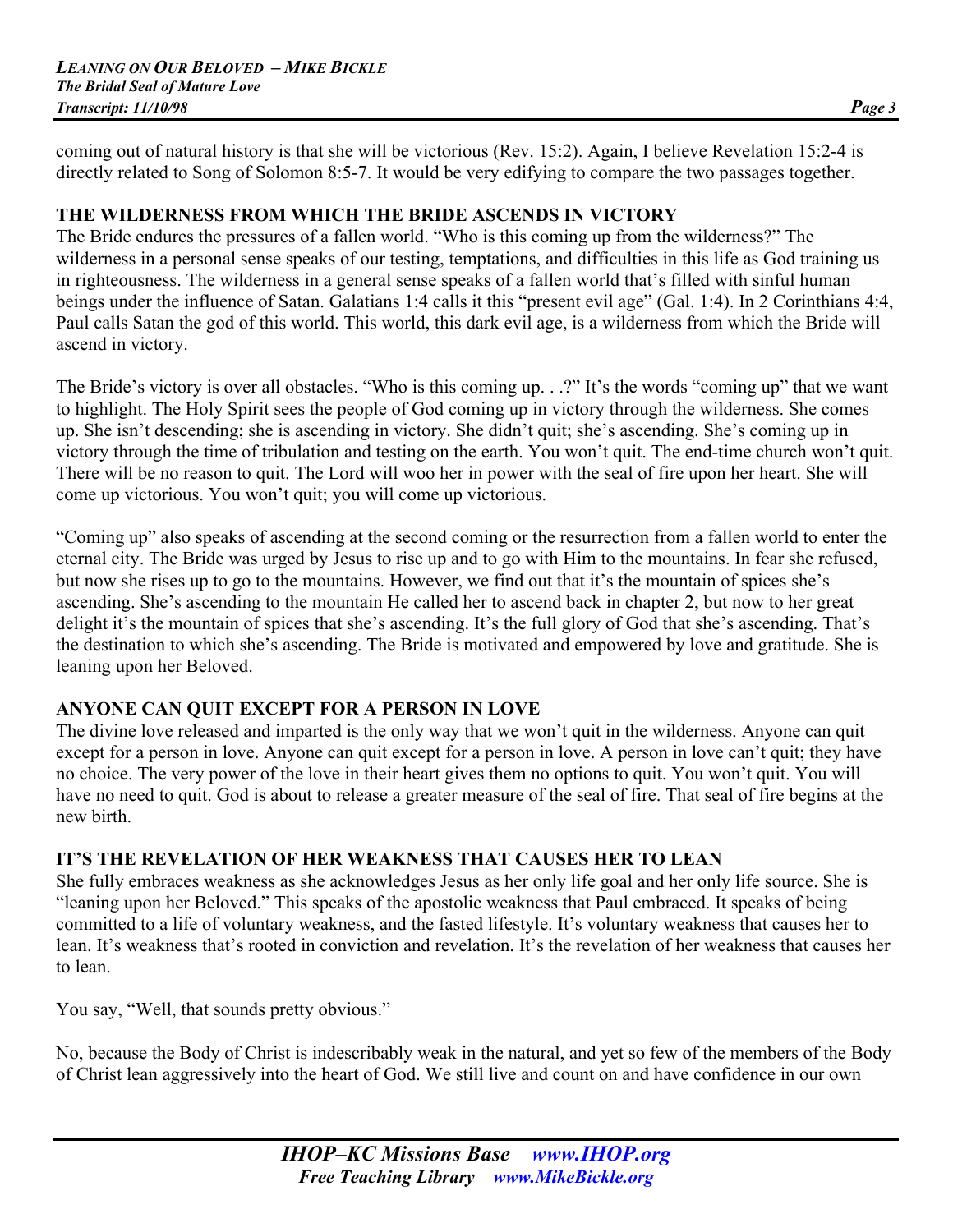resources. The fasted lifestyle is a statement of poverty. It's a statement that says, "I don't have sufficient resources. I have no option but to lean because I see how poor and how weak I am."

Weakness, voluntary weakness, is the fruit of revelation. A praying man or woman is a person who has the revelation. They're bankrupt, so they pray. They have no resource. Only weak people pray; strong people don't have any need to pray. Only weak people pray, because they have no confidence to face the future without drawing on divine resource. Only weak people fast. Only weak people give, because they need the Lord's involvement in their money. They have no confidence to go forward without supernatural involvement. Only weak people draw with this fierce, tenacious, holy resolution unto the resource of God. The phrase I'm using is the phrase, "apostolic weakness." It's voluntary weakness.

John the apostle leaned upon Jesus' breast as a prophetic picture of the end-time church fulfilling this loving and leaning heart. The Lord promises His Son a bride with a leaning heart of loyal love that doesn't stray in seasons of prosperity or adversity.

#### **IT'S IN THE PLACE OF PROSPERITY THAT WE LEAN THE LEAST**

The history of God's people reveals that we don't often lean and love in the midst of blessing. It's in the place of prosperity where God's people lean the least. In the place of circumstantial strength, of natural strength, we lose our awareness of our weakness. We tend to do more and to run in the strength of natural resource. And while natural resource may be abundant, natural resource is insufficient. It may be abundant, but the deception is that abundant natural resource makes us strong. Abundant natural resource leaves us deceived and therefore more prone to live stumbling than those with the revelation of their weakness. That's why it's hard for a rich man to enter the kingdom (Mt. 19:23), because a rich man has a secret confidence in the ability and the power of his riches to help him if he gets in big trouble. It's difficult for people to walk in revelation with natural resource, to believe in their ultimate weakness, though they have natural strengths. A person endowed with great intelligence or finance or any kind of abilities, or even a prosperous ministry, tends to avoid drawing strength from leaning fiercely and tenaciously upon the Lord. They begin to have confidence even in the position of strength that the Lord has granted them.

The need and the value of leaning is what I discuss here. It's very rare, but it will be common in the end-time church. I talk about how the prosperous quit leaning. It's the principle I just developed. These are some of the ways in which we lean upon Jesus. There are several that I don't have on this list; it's not comprehensive.

#### **JESUS WANTS A BRIDE WHO VOLUNTARILY REMAINS IN WEAKNESS**

I want to talk about voluntary apostolic weakness. Jesus wants a bride who voluntarily remains in weakness as she feels the power of the Spirit upon her. This is how Jesus walked when He was on the earth. He had the power of God available and flowing through Him, but He would never move out in anything that was not the perfect will of the Father. He said no to His own will and lived in perfect resolve to the Father. He wouldn't draw on anything but the resource of the Spirit. His own will He laid aside. She voluntarily chooses to submit her strengths or her resources to the Holy Spirit in weakness rather than using them to establish her in strength in natural things.

Again, this might sound a bit like, "Huh, I never thought much about that." It's a very, very significant principle. If you remember, chapters 7 and 8 are about leadership principles, or apostolic leadership. Voluntary weakness means consciously submitting to a place of weakness out of conviction before God. For example, the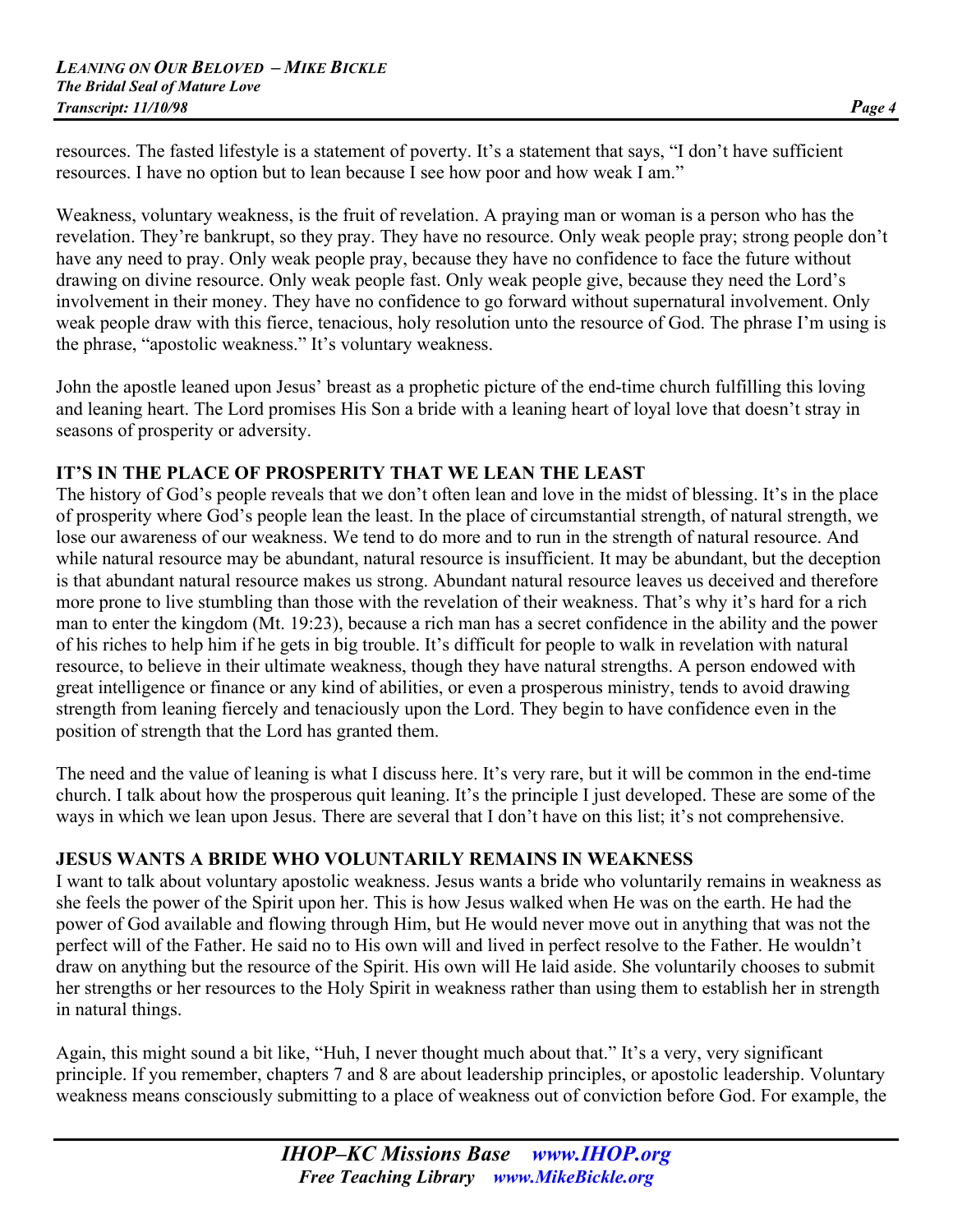fasted lifestyle is voluntarily submitting to weakness. Again, you only pray if you believe you're weak. Ministries or believers that don't prioritize prayer are ministries or believers that don't believe they're weak deep in their heart. Only weak people pray; only weak people fast. Usually, only weak people sustain giving in the manner in which the Lord has invited them to give. It's because we don't have confidence to go forward outside of the strength of God. Our joy is to live in the strength of God. To live in the strength of God, we have to say no to natural strength.

#### **THE INSIDIOUS SNARE OF VOLUNTARY STRENGTH**

Let's take the opposite concept: voluntary strength. I don't have it written here. It means viewing our resources as belonging primarily to us. Voluntary strength is the opposite of voluntary weakness. It's when we view our natural resources as belonging primary to us, so that we can use them at our discretion instead of yielding them to the Lord; so that we can take advantage of any opportunity that's not unrighteous and evil and say yes to it. Paul the apostle understood that he belonged to the Lord. Even his own strengths in the natural he wouldn't use apart from his relationship with the Holy Spirit. The Bride sees her strengths as this, which can often hinder her in her deep life in the Holy Spirit.

#### **THE EVER-PRESENT DANGER OF OPERATING IN OUR OWN STRENGTH**

I realize a few of you are still working this out. Well, just keep working on it. I have a bit more in the notes here. I'll give you a verse that says it as clear as any place in the Scriptures. This speaks of the apostolic weakness that Paul embraced. He said, "Lest I should be exalted above measure by the abundance of the revelations" (2 Cor. 12:7). In other words, "Lest because of the abundance of the anointing of the Lord upon me, I begin to operate in my own human pride." That's natural strength. "I began to move out of the place of consciously leaning, and I began to use my powerful gift of revelation to open doors and to get the job done" as though the revelation belonged to him!

Operating in our strength is so common that it's difficult even to imagine what the Church would look like if she consciously submitted to weakness as a conviction. It's called feeling the power of God, but not using the millions that come when the power of God is available to you; feeling the power of God, and multitudes of people will follow your every word, wherever you beckon, but never using it to lead them anywhere but to the Lord. It means having tremendous anointing and influence, and never using it to stand against those who oppose you as your enemies, but blessing them in intercession; never using your clout and your position of influence and prestige to stop them. It's those kinds of things that I'm talking about. When the Spirit of the Lord is upon a man or a woman in an unusual way, the finances, the authority over people, and the doors that open are tremendous.

God is going to have a Church that doesn't view those circumstances of blessing as part of the strength that they live out of. It's the apostle who in the power of God has a million people following him, and who can be rebuked by a new believer, or can be challenged and attacked by someone with no clout, and they'll never use carnal means to stop it. It's that kind of thing I'm talking about. It's called apostolic weakness.

The Bride is leaning on the Lord. She says, "Lord, I could in many ways solve many problems, but I won't solve them by the arm of the flesh. Let the enemies rage against me." What would happen in the Body of Christ if the servants of the Lord used prayer and kindness to defuse their enemies? It might take ten or twenty years to stop them, and they may never be stopped, but the power of God would be abundant and would flow. That's what I mean by weakness.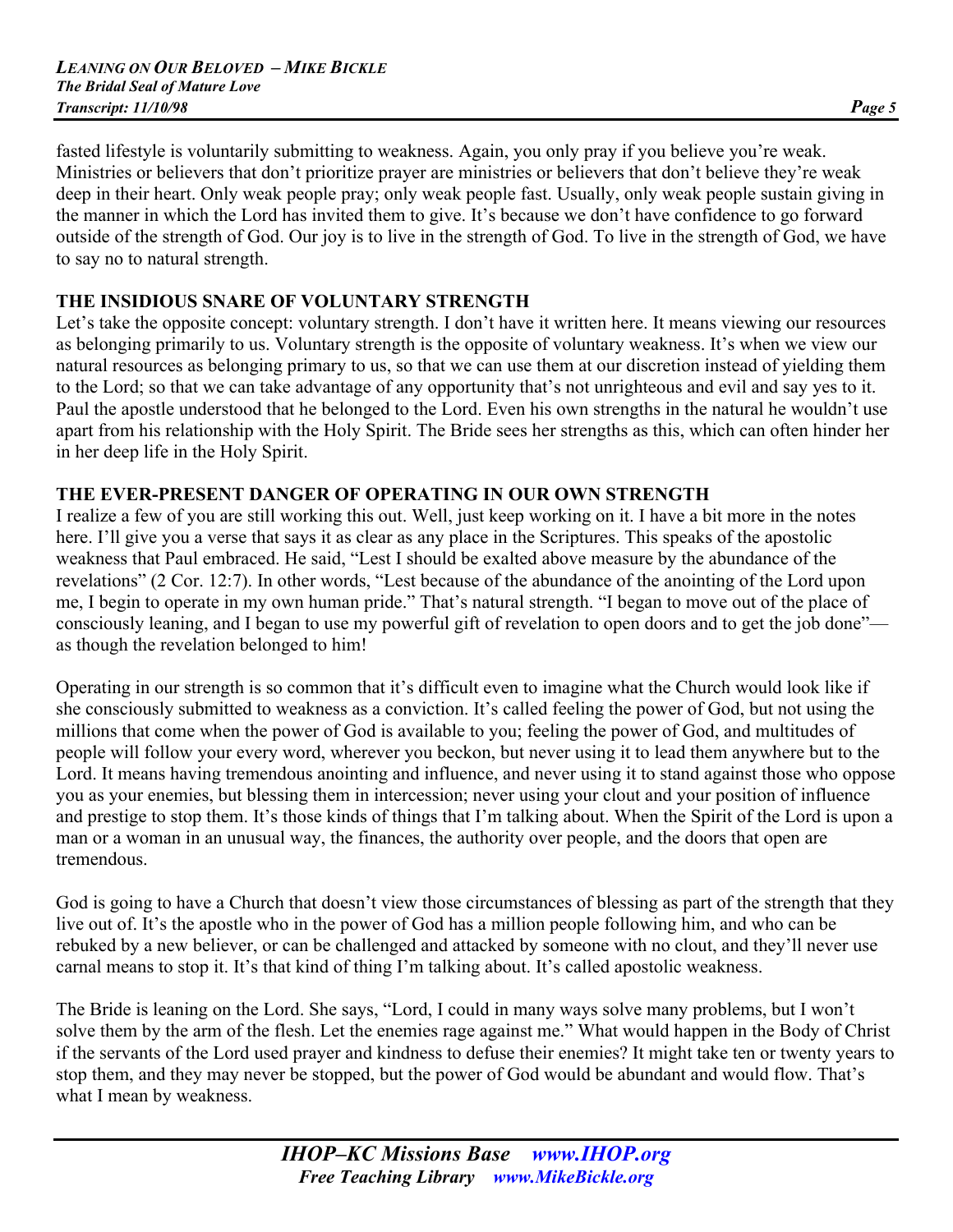#### **"MY STRENGTH IS MADE PERFECT IN WEAKNESS"**

Paul said, "Lest I should be exalted above measure by the abundance of the revelations, a thorn in the flesh was given to me, a messenger of Satan to buffet me . . . Concerning this thing I pleaded with the Lord three times that it might depart from me. And He said to me, 'My grace is sufficient for you, for My strength is made perfect in weakness'" (2 Cor. 12:7-9).

There's the revelation: His strength is made perfect when we consciously stay in a place of weakness. When you stay there, living in intercession is submitting to weakness. Living in fasting is submitting to weakness. Blessing those who oppose you is living in conscious weakness. He says, "My power will be perfect if you'll stay submitted voluntarily to weakness."

#### **"THEREFORE MOST GLADLY I WILL RATHER BOAST IN MY INFIRMITIES"**

Paul says, and this is a stunning revelation, "Therefore, most gladly I boast"—or *rejoice*—"in the realm of this lifestyle of staying within the sphere of weakness and not using my strength to remove my problems" (2 Cor. 12:9b, paraphrased).

It's a delicate thing to talk about. The "most gladly" Paul is talking about is a voluntary decision here. In many ways I shouldn't bring this up in the course on the Song of Solomon, but I need to bring it up because it's here. The irresponsible say, "Therefore, I won't go and get a job and I won't work. I'll just let the Lord pay all my bills." That's not what I'm talking about. I'm talking about having the availability of resource and staying in the boundary lines of the Holy Spirit and not using the resources, though it's ours because it's available to us. I believe God is going to raise up men and women who, by the anointing of the Lord, will fill the stadiums of the earth, and millions of dollars will be available to them. They won't touch it but to minister to the poor and release the gospel. They will live simple lifestyles. They will stay in the boundary of weakness, consciously, voluntarily, in order that the gospel would go forth. That's what I'm talking about right here.

#### **PAUL HAD A LEANING AND A LOVING HEART**

Paul the apostle was such a magnificent, shining light as a man who had such power at his disposal. He had multitudes he could marshal if he wished: tremendous economics and tremendous intellectual abilities. Yet the Holy Spirit held him in check and kept him in boundary lines. He said, "Paul, if you stay in these boundary lines, though you might look foolish, more will happen for the glory of God." Paul was one of those examples of history, one who had a leaning heart as well as a loving heart. It's very contrary to nature.

#### **AS A MAN JESUS LIVED IN THE BOUNDARY LINES OF WEAKNESS**

I outline some of the ways in which we voluntarily embrace weakness. In weakness I'm not talking about sinfulness. I'm talking about putting ourselves in a position where we don't use power to triumph over others when the power is available to us. That's what I'm talking about right there. Jesus, of course, is the ultimate example: the God of such indescribable wealth walking on the earth with no place to lay His head; One who was born in a manger, who was cursed and ridiculed by the nation, but He wouldn't correct that except in the timing of God. And He will correct it when He stands in the sky in flaming fire with all the angels on the last day. As a man Jesus lived in the boundary lines of weakness. The Sermon on the Mount is a lifestyle of weakness. When your enemies rage against you and you can solve the issue and you bless them instead, that's apostolic weakness. That's weakness at its finest: to have the answer and not use it.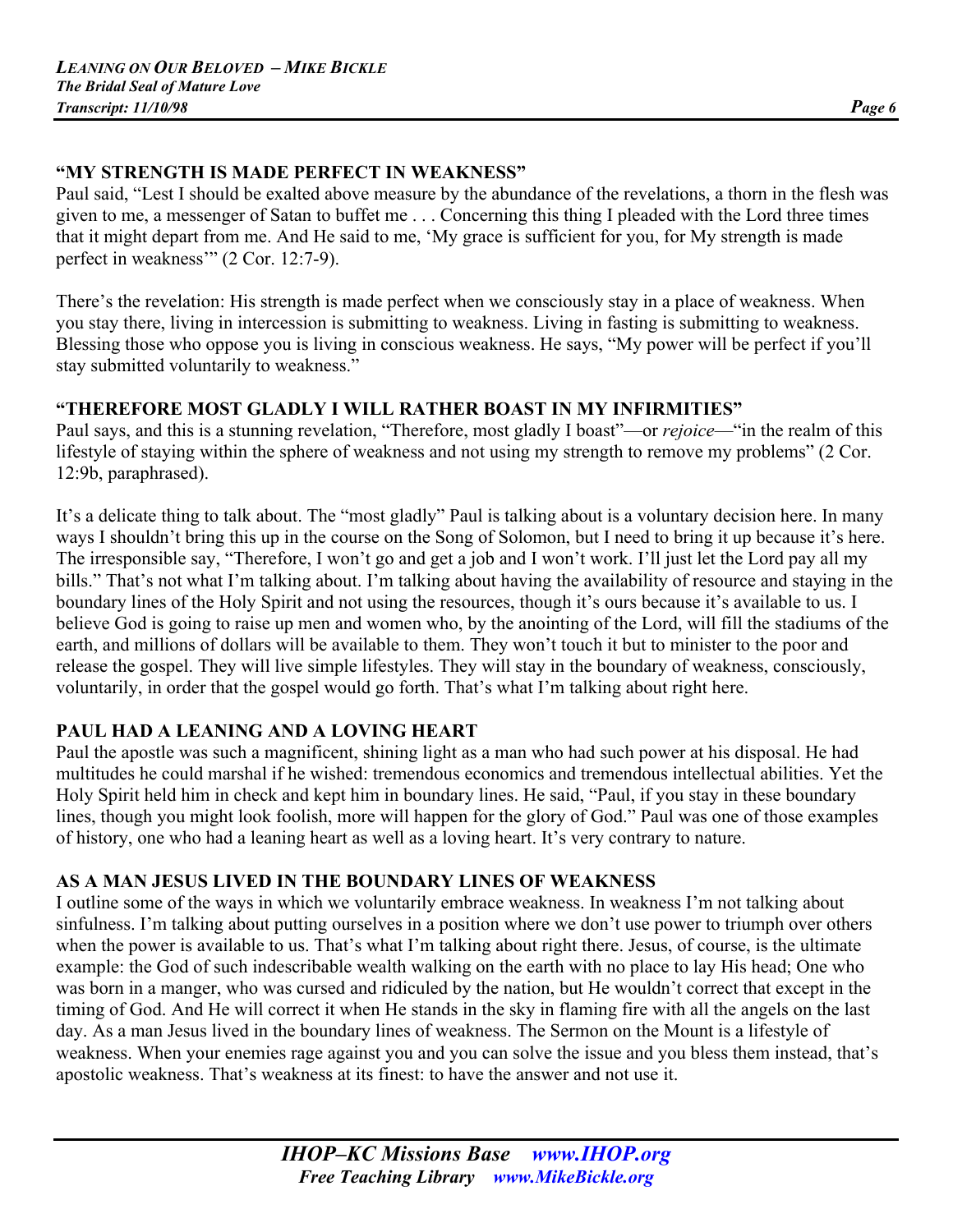David had Saul at the end of a spear (1 Sam. 24 and 26). He said, "Far be it from me to touch you." Twice he said, "Yes, I can kill you, but that's not the Lord's way. The Lord will get rid of you. I won't use my resource to get rid of you." That's what I'm talking about.

#### **HE HAS PROVIDED THE BRIDE WITH LIFELONG REFRESHMENT**

Jesus reminds her of her past journey. He's awakening gratitude. That's the power of the Bride in eternity. I believe it's the unrelenting gratitude from her understanding of her life on the earth. We will understand our life on the earth when we're in eternity in a way that produces gratitude in our hearts, which becomes one of the main sources of our loyal love forever. It's gratitude. I don't believe when we step into eternity that the Lord makes sure that we never say no to Him. But the power of gratitude will be fueled. He awakens gratitude. He reminds her of her history, of her beginning, when He awakened her and refreshed her under the apple tree. It's the Lord reminding her of what He did. He has provided the Bride with lifelong refreshment on the earth, and she is grateful. She lives in the overflow of the gratitude that God awakened in her, and with which He refreshed her when she had no knowledge of Him. It's the Lord revealing His goodness to her all along, and the power of gratitude is what this is talking about.

#### **JESUS INVITES HER TO TAKE HIM AS THE SEAL ON HER HEART**

Jesus is our bridal seal. Jesus is speaking: "Set me as a seal upon your heart, as a seal upon your arm; for love is as strong as death, jealousy as cruel as the grave; its flames are flames of fire, a most vehement flame" (Song 8:6). Divine love is as strong and unrelenting as the grave. The jealousy of God won't take no for an answer, just as the grave won't take no for an answer. Jesus invites her to set Him as a seal upon her heart. "Set Me as a seal." Jesus is the bridal seal. He's the One who seals the heart of the Bride. He gives her the romanced heart, the sealed heart, the overflowing heart. Jesus is extending an invitation to her to take Him as the seal on her heart. Her journey started with a longing for His kisses and it ends up with a seal of love upon her heart. She begins with a longing for kisses, a longing for intimacy, and it ends with a sealed heart, a romanced heart, an overflowing heart.

#### **THE POWER OF HIS KINGDOM BACKS UP THAT WHICH HE SEALS**

In the ancient world, a royal document, such as a title deed or a military strategy, was authenticated by a royal seal. A royal seal was a wax seal. The title deed was a royal document sent, for example, from one king to another. The king would encase the document in wax and put his seal upon it. The seal functioned as a signature. This encased document, in the form of a scroll, was rolled up in wax. It was encased in an inch of wax all the way around with the royal seal upon it, and that seal was well-known to the neighboring kings and nations. The seals of the wealthy were known; their signatures were known. A sealed document spoke of the king's ownership, protection, and authority. The king's army protected the king's seal. If the seal was broken, everyone who was carrying the seal was executed. The entire power of the empire was behind that seal, and guaranteed the contents of that which was sealed. I develop that a bit more on pages 11 and 12.

Go to page 12. When the Lord seals the heart, the divine guarantee is behind the seal. The power of His kingdom backs up that which He seals. The divine source of the bridal seal is a seal of fire that He puts on the hearts of His people. "Its flames are flames of fire." It's a seal made not of wax, but of divine fire. The seal is none other than the power of Jesus released by the Holy Spirit. It's the fire of God on the human heart. "Its flames are flames of fire." It's the Father's love empowering sinful human hearts to love Jesus.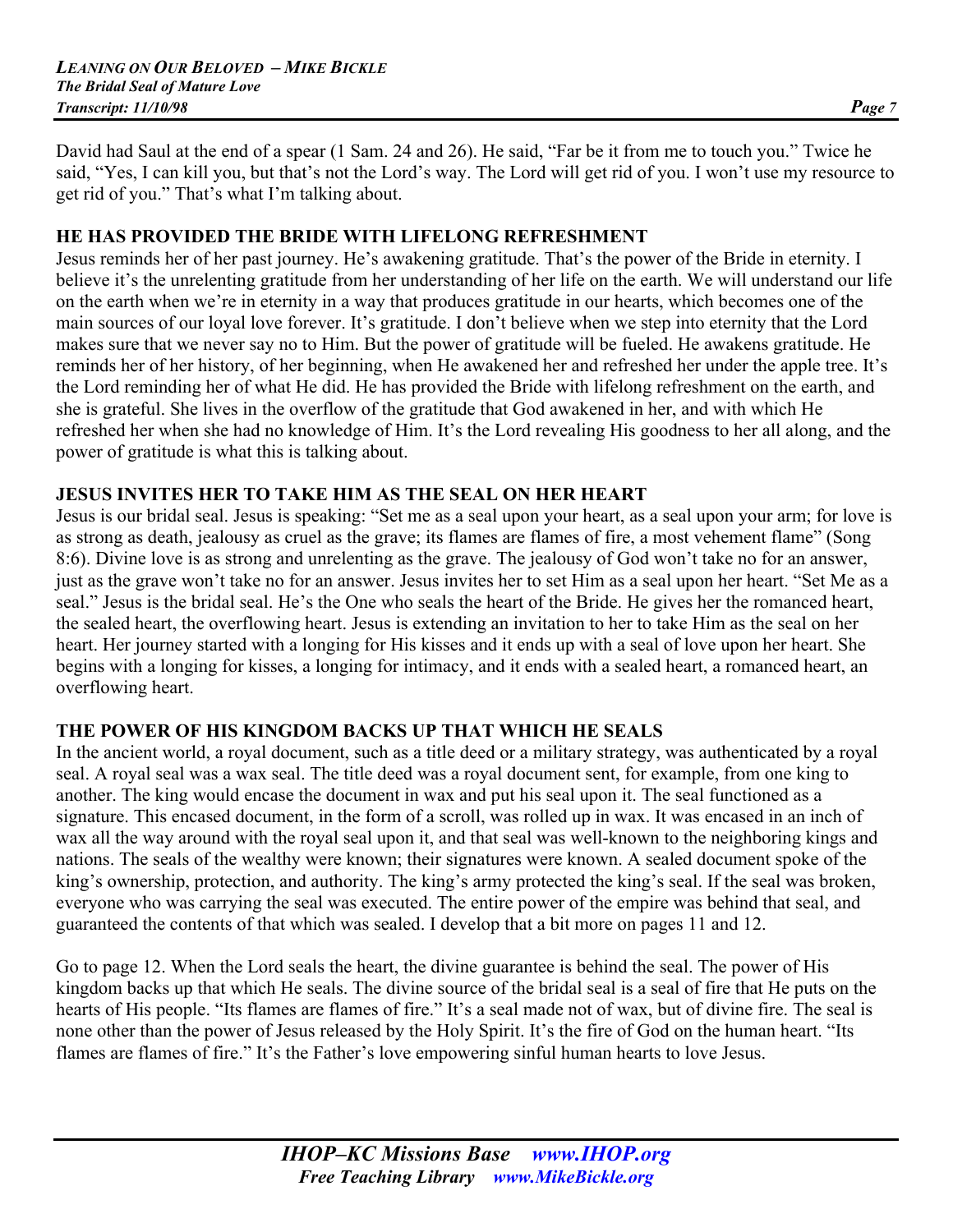# **THE FLAME OF THE LORD, THE MOST POWERFUL FLAME THAT EXISTS**

Jesus prayed in John 17:26, "Father, supernaturally release the love that You have for Me into them. Make them recipients of the love You have for Me. Supernaturally impart into them the love that You feel towards Me, Father" (Jn. 17:26, paraphrased). That was what Jesus was praying. It takes God to love God. Jesus is asking the Father to impart His own quality of love into the human spirit. It's the very fire of God: a "most vehement flame." As I say in the notes, it's the most powerful flame that can exist. There's no flame more powerful. According to the Hebrew, it's the very flame of God Himself. I have that written out there. This is the source of the bridal seal. "Its flames are flames of fire." This fire of love manifests itself by tenderizing our hearts so that we feel some of what the Father feels when He looks at His Son. Our hearts are by nature hard, dull, and insensitive to the things that God feels in His emotional makeup. There's nothing more precious and pleasant to us than to be empowered to feel what the Father is feeling when He gazes upon His Son. That's the fire of God, the very flame of God Himself imparted to the human spirit.

#### **WE GO FROM STRENGTH TO STRENGTH BY FLASHES OF HIS FIRE**

The NASB translates *flames* as "flashes of fire." I love that! God's fire flashes in the human heart. A flash of fire comes powerfully, suddenly, and soon wanes until the next flash comes. That's descriptive of how the Lord leads us in this life. There are those moments when the flash of God's presence engulfs our hearts, and it empowers us. Then the Lord allows the feeling to diminish. Then again He comes like a flash of fire to empower us. We go from strength to strength that way. There are times when He tenderizes us suddenly as a flash of fire. Then, as suddenly as it comes, it seems to leave. Our hearts wait with great anticipation for the next visit of His flashing, tenderizing fire. It's the very flash of God's fire when it comes, but over the months and years we're steadily going from strength to strength in the Holy Spirit.

Jesus is the seal. This seal is our heavenly King's seal. It isn't the wax seal of an earthly king; it's the seal of fire of a divine king by the Holy Spirit. Solomon, the king writing this love song, understands the waxed seal of an earthly king. He had a waxed seal: he sealed documents with his royal insignia and the royal seal was placed on the wax. This seal operates as the person of the Holy Spirit releasing the power of Jesus. The seal is none other than the person of Jesus released by the Holy Spirit.

#### **MEDITATING ON THE WORD FROM A HEART THAT SAYS, "I LOVE YOU"**

"Set Me," Jesus says. "Set Me." How do we do that? We do it by setting our hearts before God. There is no mystery.

Again, people ask me all the time, "How do you do it?"

I say, "Really there's no mystery. It's costly and it takes time, but it isn't confusing." You do it one day at a time, and you set your heart before the Lord by filling it with the Word of God in a devotional prayer context. In the very first session we handed out a way to pray-read the Word. To pray-read the Word means you fill your heart. You put fuel into your heart. It's the *logos*, the Word of God. You fill your heart with the Word of God in a devotional posture. That's key. You read it with an attitude of, "I love You." I appreciate the student mode. I'm in the student mode plenty of times. It's where I'm studying, researching, and trying to understand with my mind. The student mode is a good mode. But a student mode isn't sufficient to set your heart on fire. It's the lover mode; it's the bridal mode; it's the mode of romance. It's the meditation on the Word of God in the posture of heart that says, "I love You." It's reading it and turning the Word into conversation that enhances the romance between you and the Lord.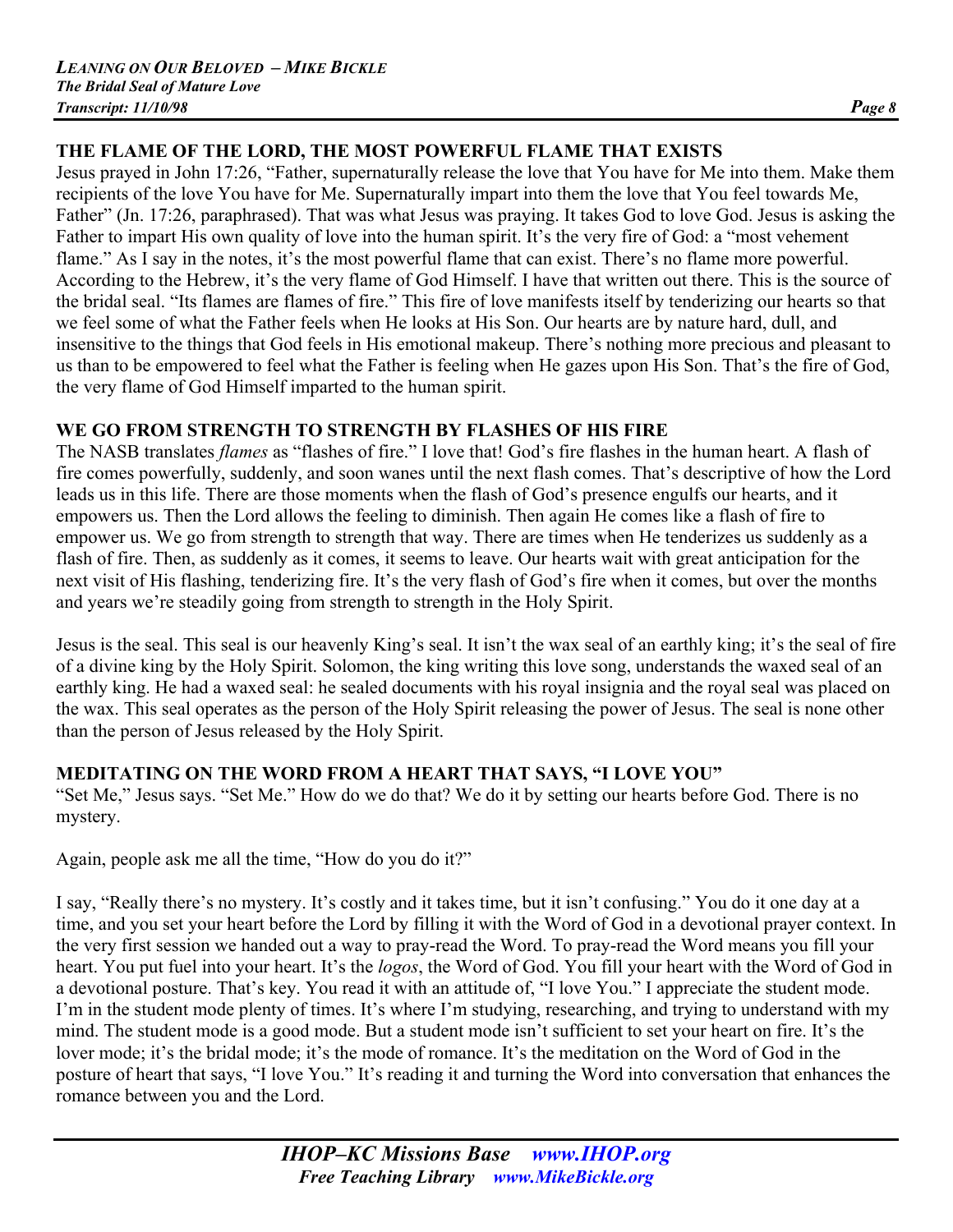Again, in the first session I laid it out in a page or two. It's a very simple way to pray-read the Word. It's costly; it takes time. It takes time in the course of the day and the week. It takes time in the sense that it's sometimes months and years before we understand the discernible difference. Those months and years will come and go. As a matter of fact, they'll come or go whether you fill your heart with the Word or not. They still come and go.

People say, "I can't wait that long."

I say, "Well, you're going to anyway; I promise you." It's costly in terms of time in the sense that it takes us time in the day and it takes us time in that marathon pace. It's like I tell people: "Lock into a ten-year mode. In ten years if your heart isn't romanced then you might have a valid complaint, but that's impossible."

#### **THE POWER THAT TENDERIZES US IS THE POWER OF GOD**

How do you set the Lord before you? By setting your heart before the Lord. That's how we set the Lord before us: we take the Word of God and put it into our hearts in a devotional posture. You're putting a bulls-eye in your heart. You're putting your cold heart before the bonfire of God. That's how you set Him upon your heart.

There's no other seal besides "Jesus" in the present tense. The importance of cooperating with the Holy Spirit is with the posture of soul or heart that's reaching to Jesus for fellowship. Make time to interact with Him in His Word. Prayer and fasting isn't the seal. Jesus touching the heart is the seal, or the Holy Spirit, or God, touching the heart. Let's just say it that way.

Spiritual disciplines increase our capacities to receive from God to become tenderized. The power that tenderizes us is the power of God and not the spiritual disciplines that place us in a position to receive the power of God. The spiritual disciplines don't change us; they posture us to receive. The very essence, the very substance of God's power and life is what changes us. The spiritual disciplines posture us to receive the free empowering of the Lord upon the heart. Some people think there's something magical about spiritual disciplines. It's the Spirit that has power and not the disciplines. The disciplines simply posture us. The discipline is the activity we exert to get in front of the fire, but it's the fire that warms the heart. It isn't the energy and the activity to get in front of the fireplace; it's the fire that warms you. The disciplines simply posture us before the Lord to receive the fire of God in the cold heart. The disciplines are essential, because as raging as that fireplace might be, if you don't exert the energy to get in front of it, then it isn't going to warm you. Spiritual disciplines in themselves have no power. They only bring us into the presence of the power. They act as a catalyst to receive more quickly.

#### **THE FLAME OF THE LORD IS THE SEAL OF GOD**

The seal of the heart speaks of the way we carry our heart, or the way we identify and define our lives. Our past victories aren't the seal. The great miracle the Lord used when you laid hands on someone; the great prophecy, or vision, or the great release of the power of the Lord where ten or twenty people met the Lord in a small period of time, or a great victory over a difficulty or temptation in our lives, is not the seal. The seal on your heart isn't your past record of failure, either. Some people posture their hearts according to their mistakes when they come before the Lord. The way they carry their heart is, "Lord, I sinned in this, this, this, and this." They live as though their record of failures is what's sealing their heart when they come before God. That's not our seal. I don't come before the Lord boasting of what I've accomplished in the grace of God. Nor do I come before the Lord lamenting everything I did wrong in the past. I come before the Lord with a cold heart and say,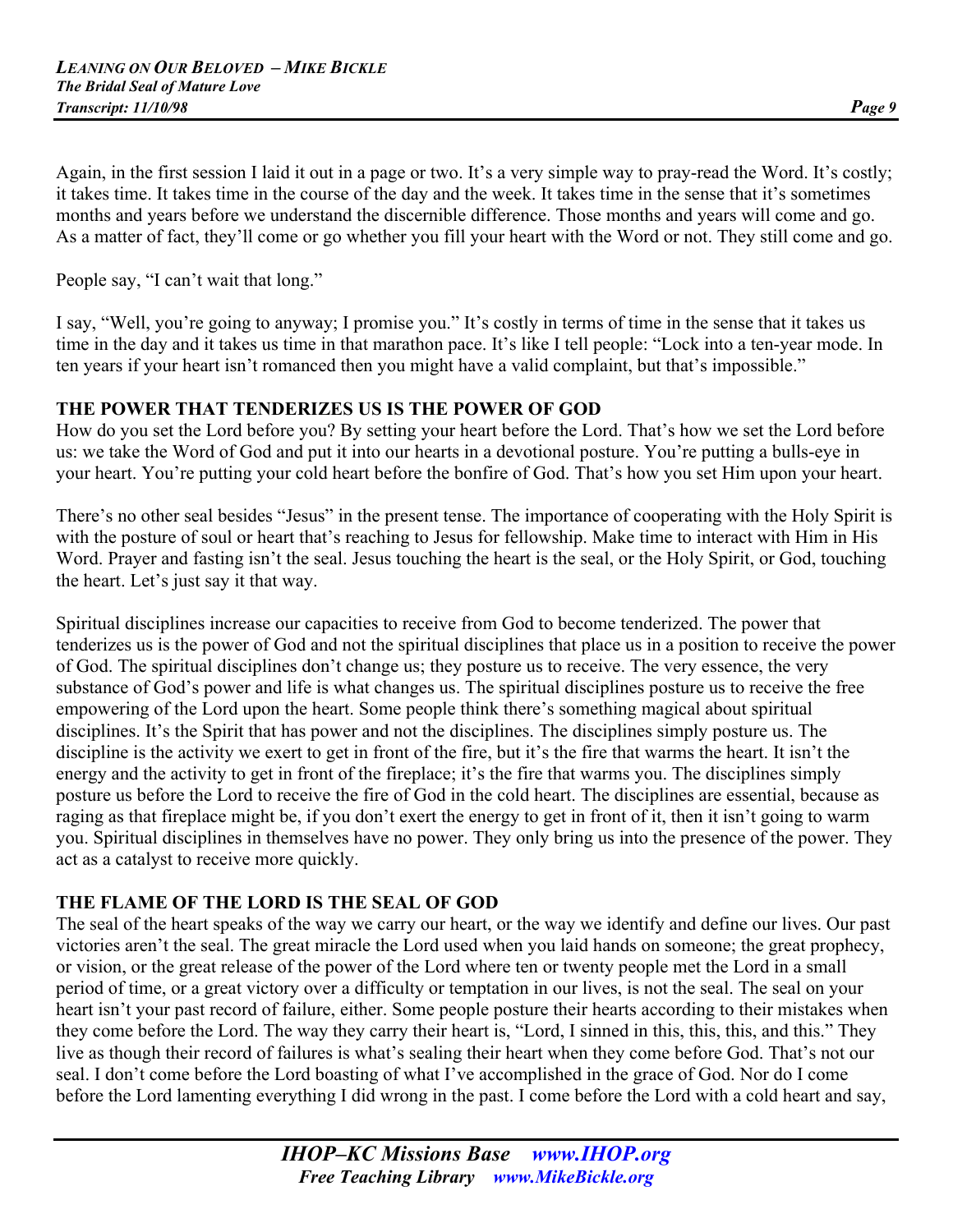"You, Your fire, is what I need." I don't even bring that other stuff. The fire is the seal, and not those other things. The reason I'm saying this is that so many people allow the counterfeit seals or religious seals to block their hearts from receiving.

#### **THIS SEAL OF FIRE IS RELEASED PROGRESSIVELY**

This one is an equally painful one. To some people their seal is their future promises. Some people define their whole life by their future expectations that one day they'll be anointed. There's such agonizing pain today because the anointing that God has promised them never comes and they can never enjoy God today. They're in so much anguish over the anointing. It's going to come and then it never comes. The Lord says, "I'm here in front of you as a flaming fire, and you've blocked your heart with a seal, another seal besides My Son." It's the seal of what you're believing about the future. It's important to believe right things about the future. But when what we believe about the future blocks our hearts from receiving the fire of God in the present, then it has become a religious seal that blocks our hearts.

This seal of fire is a progressive seal. The progressive seal begins at the new birth. It isn't like you go to a meeting and one day it's over. I don't believe in that. I believe we're sealed the day we're born again (Eph. 1:13). The release of that seal in our human experience increases progressively. I believe the Lord is going to release a tremendous amount at the end of the age. It's a twofold seal: a seal upon the heart and a seal upon the arm. It's a seal on the heart, and that speaks about God supernaturally empowering, warming, and tenderizing the affections. The seal of fire tenderizes and warms the heart. The seal of fire empowers the arm, which speaks of our labors or our ministries. That's the seal upon the arm. The seal on the heart is the first commandment. The seal upon the arm is the second commandment. It's the arm of labor; it's the arm of ministry.

# **THE LABOR OF THE LEADERS ISN'T SEALED WITH THE FIRE OF GOD**

I want you to read this: "When the Lord seals our arm, it's important, but not now." Basically, the Lord wants us to conduct ministry in such a way that our ministry is sealed by the fire of God. When we do that, our ministry doesn't burn us out. Many people are burned out and lose their love in God, their first love, while in the very rigors of ministry. He wants to seal our labors in the fire to where we grow in love instead of diminishing in love by laboring in the Lord's vineyard. Right now, burnout in ministry across the Western world is really at an all-time high in the last several hundred years. The chronic level of burnout, discontent, disappointment, anger, and pain in the leadership of the Body of Christ in the Western world is deeply serious. The labor of the leaders isn't sealed with the fire of God; it diminishes their love rather than enhancing it. And I talk about that.

#### **WE DON'T WANT BIG MINISTRIES WITH SMALL HEARTS**

Not only is the arm sealed meaning our love is enhanced, but we make new discoveries in the Lord while ministering in the proper balance in the Holy Spirit. What that means is this: we can't take every opportunity in ministry and do everything and live without burning our hearts out. What we need is a sealed arm. We need ministries operating under the fiery seal of God. Not only do we need to find new discoveries of the love of God in our own heart while we're ministering, but the Lord wants our arm of ministry to impart the love of God to others and to awaken other people to the first commandment. The Lord wants ministries that set other people on fire in passion for Jesus. It's the sealed arm. The last thing we want is religious bureaucracy where the meetings may be big, the money may be big, the conferences may be big, the mailing list may be big, but the hearts are cold and small. In the end it's nothing. It's big ministries with small hearts. Big ministries with cold hearts and burned-out leaders seems to me like a great deception. The seal is upon the arm and not only upon the heart.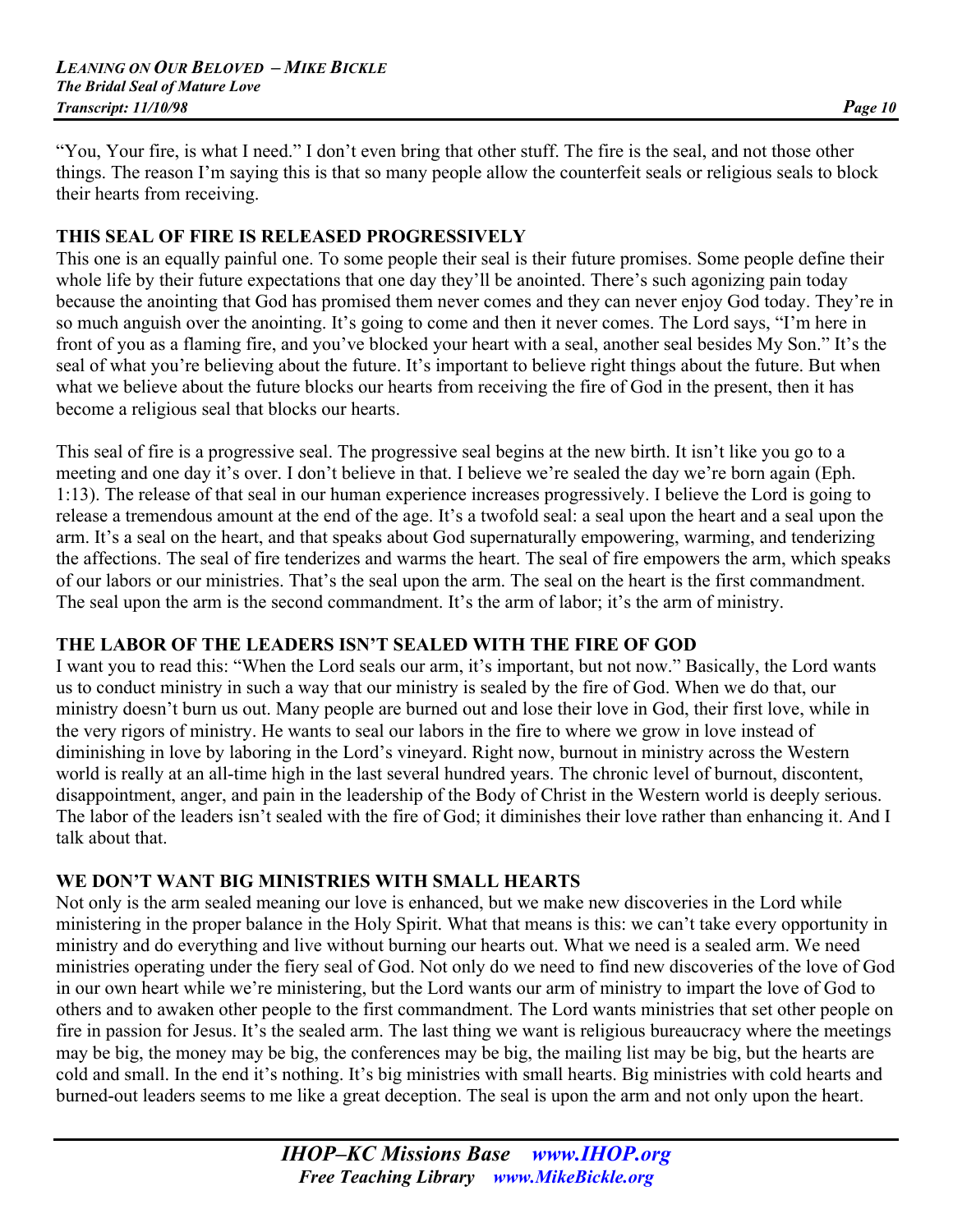The Lord says, "I want to position you in ministry where you experience new discoveries of the Lord while ministering, and you impart zeal and passion for God while in the labors of ministry."

#### **A LOVE AS COMPREHENSIVE, AS PREVAILING AS DEATH**

The comprehensive nature of the bridal seal is a divine love that's as strong as death. In place of the word *strong,* you can write *comprehensive*. It's as prevailing as death. How strong is death? How comprehensive is death? Death claims everything living in the natural order. God is saying that He has a love that He will impart that will prevail over everything in the natural order, just as death prevails over every living thing in the natural order. The imparted love of God can conquer every sin, every disappointment; everything that rises up against the knowledge of God, demonic or human, can be overcome. It's a love that's as comprehensive and as prevailing as death is in the natural realm. Nothing can escape its grasp.

# **IF WE OPEN OUR SPIRIT TO THIS LOVE, NOTHING CAN CONQUER IT**

If our hearts are submitted to the Holy Spirit, He can free us from everything that would seek to extinguish this seal. "Many waters cannot quench love" (Song 8:7). Waters speak of obstacles and pressures of everyday life that hinder us from receiving the impartation of divine love. I've listed five types of water, five types of pressure, that quench love. Water by nature always puts out fire if you have enough of it. This fire isn't a natural fire; it's a supernatural fire. It's not natural, it's supernatural, and no water, no disappointment, no imprisonment, no addiction to some perversion in your life right now, can quench this love. No water is stronger than this fiery love if we yield ourselves to it over the long haul. Anger can be conquered. Lust can be conquered. Disappointment can be conquered. If we open our spirit to this love, nothing can conquer it. It conquers everything. Every water and flood will come up defeated before this raging fire.

The great reward of the bridal seal is where He says, "Set Me as a seal upon your heart. Its flames are a flame of fire. The waters cannot quench it. The floods cannot quench it. If a man would give for love all the wealth of his house, it would be utterly despised" (Song 8:6-7, paraphrased).

# **THE POWER TO LOVE IS THE REWARD ITSELF**

In my next three or four minutes I would like to summarize this. It's a proverb Solomon writes that magnifies the glory and the power of love. On page 27 I have an illustration that I've used over the years. The young couple learns that their little girl has come down with a terminal illness. The doctor says, "You're going to have to empty your bank account and you're going to have to sell your house."

They say, "Well, we have five million in the house and we have five million in the bank account."

He says, "It is going to take everything, everything—everything that you've accumulated for generations, everything, but we can save the life of the little child."

The parents agree to do it. They save the life of the little child. The neighbor comes up to them or meets them in the marketplace and says, "Wow. You've moved from the big, wealthy neighborhood to the little apartment. We hear you've become bankrupt and poor. That was courageous."

The parents look them in the eye and say, "You don't understand. That wasn't noble. We gave up all the wealth of our house, all that we've acquired, and we despise the recognition that what we did was noble." The power to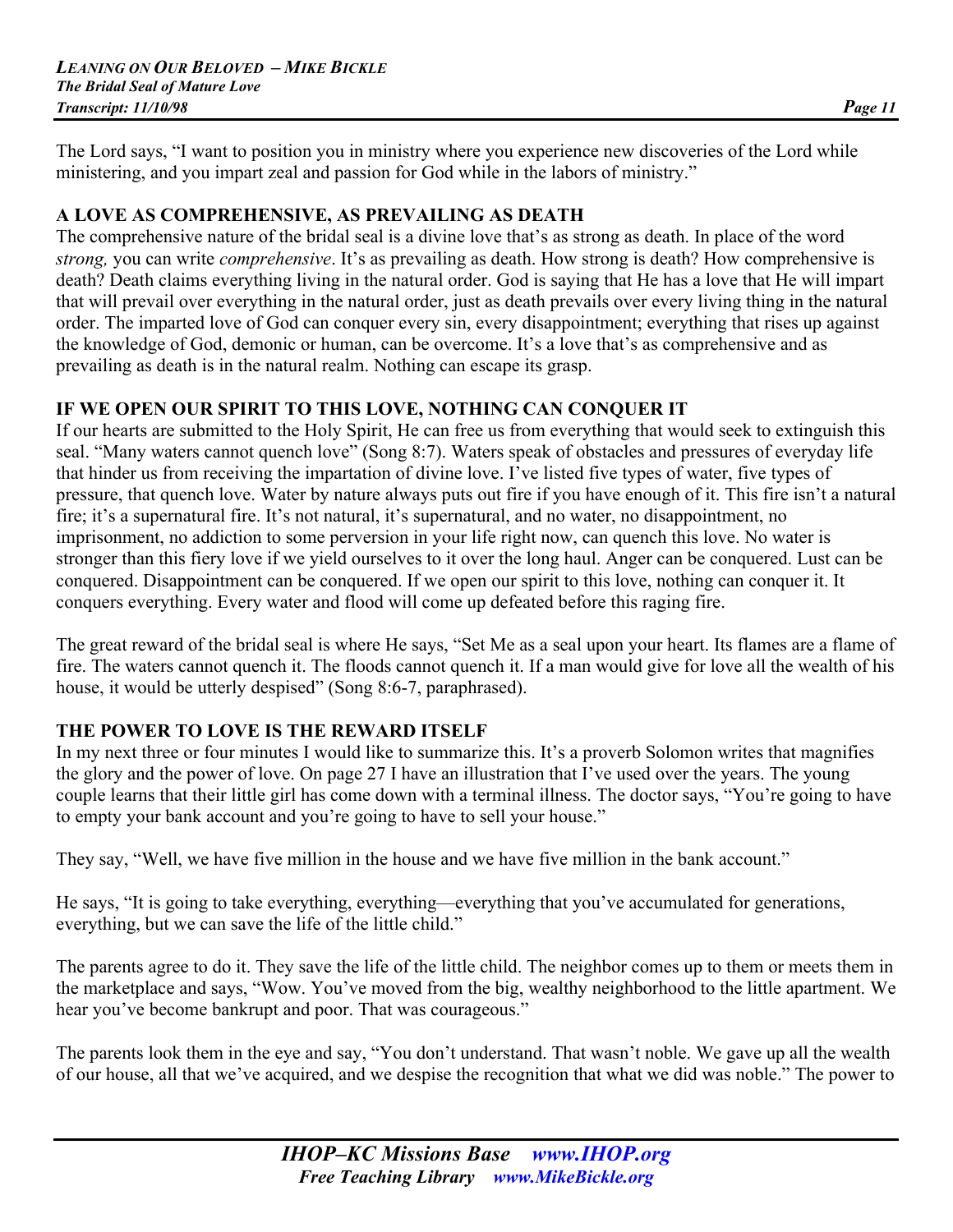love is the reward itself. They say, "No, what we did wasn't noble. We love, and that's all we wanted. We don't want recognition."

#### **THE GREAT REWARD OF THE ROMANCED HEART**

Paul the apostle touched this principle, and I have it written here. He said that he counted as rubbish everything he gave up (Phil. 3:8). People think, "Well, that's really nice." Paul meant it. Paul had an enlightened heart. He had an overflowing heart. He had a sealed heart. When they came to Paul and said, "You gave up everything," he said, "In the balance of what He gave me, it's truly rubbish. I want no recognition. I want no one honoring my commitment, because in the balance of what He gave me, it's nothing."

They utterly despised the recognition of nobility, because the sacrifice isn't justice in the eyes of the lover. The power to love is the only reward that they want—the great reward of the romanced heart. To feel loved and to feel love back is all they want. It makes their life transcendent. It frees them from fear. It frees them. They could be in a prison and be overflowing in the love of God.

#### **JULY 1988: A LIFE-ALTERING ENCOUNTER WITH GOD**

We're going to look at that romanced heart in the next session. The next session is the development of the romanced heart. I'll end with page 28. I received a prophetic word that changed my life. I believe that it will have relevance to some of you in this room—well, all of you, really. I have some of the details written out here, but I'll give them to you briefly.

In July 1988 I was in my office after a morning prayer meeting. I opened to Song of Solomon 8:6-7 and asked Jesus to be the seal of power to love Him. I placed my cold heart before that bonfire and said, "Jesus, seal my heart." I quoted John 17:26: "Father, the love wherewith You love Your Son, put it in me" (paraphrased). I tenderly opened my spirit before the Lord. I began gently weeping, and the presence of the Lord became discernible.

I picked up the phone, and this is the only time I've ever done this. It was something distinct and remarkable. I called the receptionist and said, "I know we just finished the prayer meeting, but I'm having another little prayer meeting here." Typically I would meet with people at that time. I said, "I don't want to meet with anyone right now, no matter who calls! The Lord is touching my heart." It doesn't happen that much, and hey, it was happening. I had the kite up and the wind was blowing. I wanted to stay out there in the wind. I said, "Really, give me X amount of time."

# **"THE THUNDEROUS, AUDIBLE VOICE OF GOD CAME TO ME RESOUNDING WITH POWER"**

Ten minutes later, the phone rang. I was a little surprised. I picked up the phone and said, "Hello?"

The receptionist said, "I know you don't want to be interrupted, but Bob Jones is on the other end." Most of you have heard this story: Bob Jones was one of the prophetic men in our history. He said, "He's on the other end and he says the Lord has spoken to him, wide awake, by the thunderous, audible voice of the Lord. He just spoke to him concerning you." The receptionist said, "I thought you would want God to get in. Is that OK?"

I said, "Yeah, always let God in. If God calls, always let the Lord in."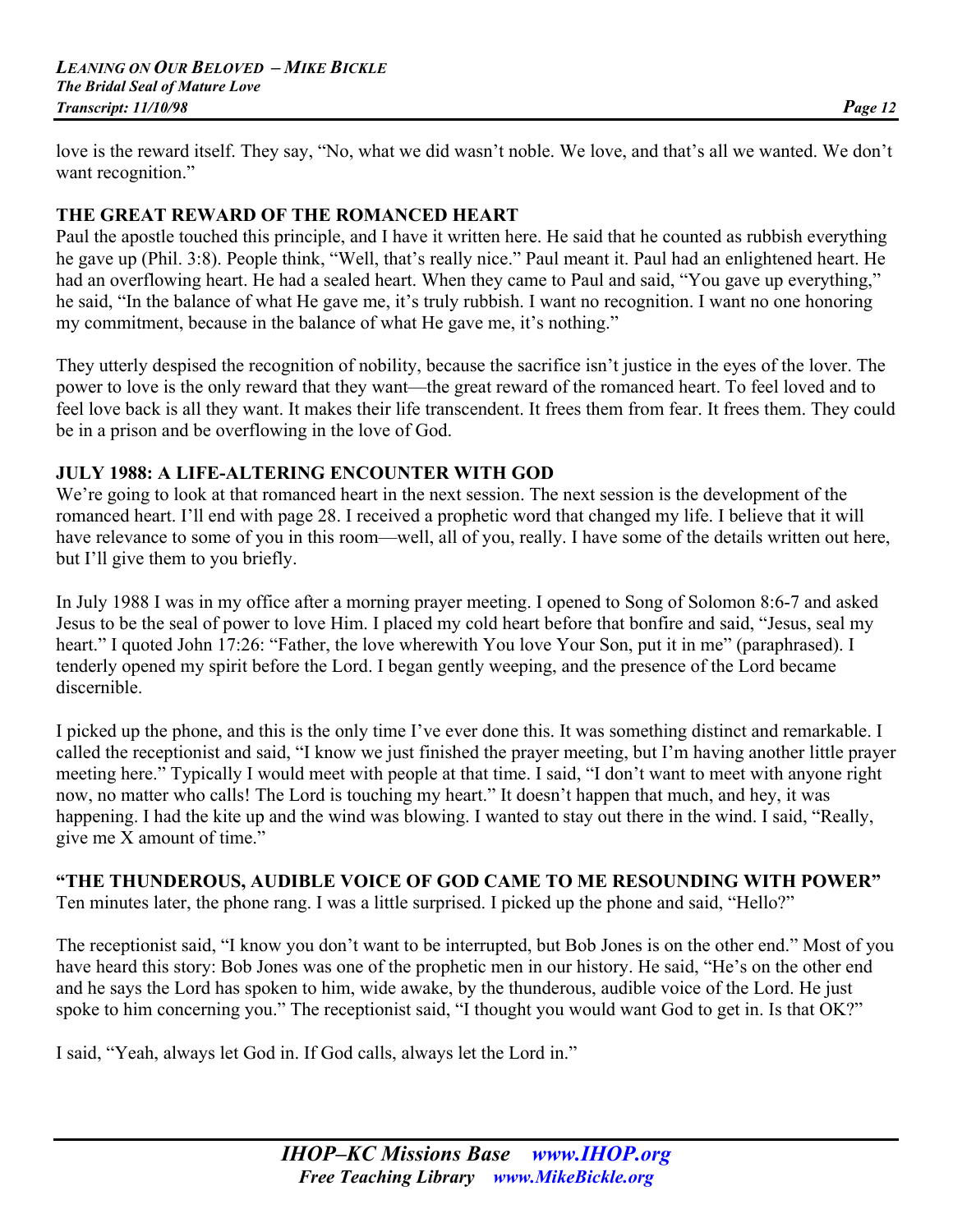I said, "Hello, Bob?" Bob said, "I'm running late and I only have, literally, one or two minutes. My alarm didn't go off and someone is out in the car to take me to the airport for a ministry trip." He said, "I woke up and I was sitting in my bed. I missed my alarm, and the thunderous, audible voice of God came to me resounding with power. He spoke to me a word to give to you." He said, "I looked up at the clock and the man came in five minutes, knocking on the door. I haven't had a chance to look it up. I don't have a clue what it is. I got in the car and the Spirit of God nudged me and said, 'Go tell Mike right now.' So we backed the car up. I ran, and I literally have ninety seconds."

I said, "Go ahead; what's the word?"

He said, "I don't even have a clue what it is. The Lord told me, by the audible voice of the Lord, that He's going to release the anointing of Song of Solomon 8:6-7 upon the Church worldwide in this generation. I don't even have a clue what Song of Solomon 8:6 says. I thought it only had four chapters. It does have eight chapters, doesn't it?"

I said, "Yes, it does."

He said, "It has to. Whatever Song of Solomon 8:6 is, God is going to do it across the earth in this generation. There's an anointing that's there. I don't have a clue what it is. I don't understand the Song of Solomon at all."

I said, "Neither do I."

He said, "Secondly, the Lord told me to tell you that this is going to be the focus of your ministry for the rest of your life. He told me audibly to tell you that. Whatever it is, that's what the Lord is calling you to for the rest of your days."

This was in 1988. I hung up the phone. I was reading Song of Solomon 8:6 when the call came. The Spirit of the Lord was upon me. I felt tremendously stirred by the Lord at that moment. I rose from that encounter, and I've had three reactions over the years. My first reaction was, I didn't appreciate it. I went and read the Song of Solomon and I said, "Lord, this is a funny book: I mean, roses and fragrances and colors. . . Give it to the women's ministry!" No, for real! I read it and I said, "This discourages me. I don't like it. It doesn't look good to me. I like verse 8:6." I read through it and it was horrifying to me, honestly. Maybe that's a little strong. My heart panicked and I was not happy. I'll just say it that way.

#### **STUDYING THE SONG OF SOLOMON WITH TEETH-GRITTING FAITH**

My father in the natural was a professional boxer. He was a world champion boxer. I was raised in the gym, trained as a boxer around professional boxers. My father was involved in the Mafia, for real. It sounds like a movie, but it's real. I hung out with men who got killed in their cars. I knew a number of men who got killed in their cars. Family friends found their bodies dead in their cars. I grew up in taverns with my dad. He took me every weekend to the taverns for years. I said, "Lord, give me the life of David or the book of Romans; give me Revelation, but not the Song of Solomon."

By faith I began to say to the Lord, "I know it's a good calling." So I began to study. I began to get every commentary. I did this by teeth-gritting faith. "I see nothing here that interests me!" Every now and then, one little verse would be kind of interesting instead of confusing. I began to read it and instruct my mind. It started,